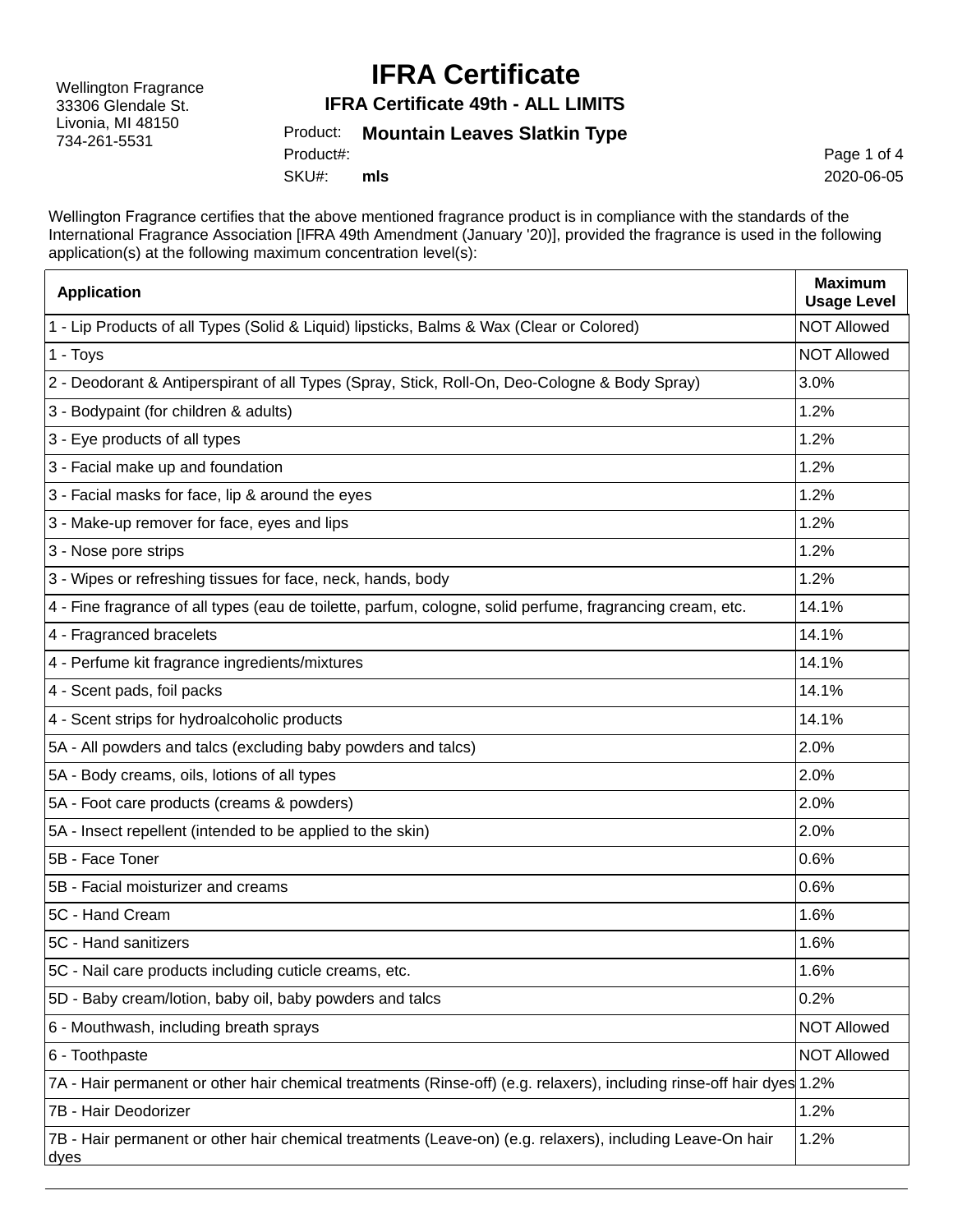# **IFRA Certificate**

#### **IFRA Certificate 49th - ALL LIMITS**

### Product: **Mountain Leaves Slatkin Type**

SKU#: Product#: **mls** Page 2 of 4 2020-06-05

| <b>Application</b>                                                                                                                             | <b>Maximum</b><br><b>Usage Level</b> |
|------------------------------------------------------------------------------------------------------------------------------------------------|--------------------------------------|
| 7B - Hair sprays of all types (pumps, aerosol sprays, etc.)                                                                                    | 1.2%                                 |
| 7B - Hair styling aids Non-Sprays (mousse, gels, leave in conditioners)                                                                        | 1.2%                                 |
| 7B - Shampoo - Dry (waterless shampoo)                                                                                                         | 1.2%                                 |
| 8 - Baby Wipes                                                                                                                                 | 0.2%                                 |
| 8 - Intimate wipes                                                                                                                             | 0.2%                                 |
| 8 - Tampons                                                                                                                                    | 0.2%                                 |
| 8 - Toilet Paper (wet)                                                                                                                         | 0.2%                                 |
| 9 - All depilatories (including facial) and waxes for mechanical hair removal                                                                  | 3.3%                                 |
| 9 - Baby wash, bath, shampoo                                                                                                                   | 3.3%                                 |
| 9 - Bar Soap                                                                                                                                   | 3.3%                                 |
| 9 - Bath gels, foams, mousses, salts, oils and other products added to bathwater                                                               | 3.3%                                 |
| 9 - Body washes and shower gels of all types                                                                                                   | 3.3%                                 |
| 9 - Cleanser for face, eyes and lips                                                                                                           | 3.3%                                 |
| 9 - Conditioner (rinse-off)                                                                                                                    | 3.3%                                 |
| 9 - Foot care products (feet are placed in a bath for soaking)                                                                                 | 3.3%                                 |
| 9 - Liquid soap                                                                                                                                | 3.3%                                 |
| 9 - Shampoo of all type                                                                                                                        | 3.3%                                 |
| 9 - Shampoos for pets                                                                                                                          | 3.3%                                 |
| 9 - Shaving creams of all types (stick, gels, foams, etc.)                                                                                     | 3.3%                                 |
| 10A - Dry cleaning kits                                                                                                                        | 3.3%                                 |
| 10A - Fabric softeners of all types including fabric softener sheets                                                                           | 3.3%                                 |
| 10A - Floor wax                                                                                                                                | 3.3%                                 |
| 10A - Fragranced oil for lamp ring, reed diffusers, pot-pourri, etc.                                                                           | 3.3%                                 |
| 10A - Hand dishwashing detergent (including concentrates)                                                                                      | 3.3%                                 |
| 10A - Hand wash laundry detergent (including concentrates)                                                                                     | 3.3%                                 |
| 10A - Hard surface cleaners of all types (bathroom and kitchen cleansers, furniture polish, etc.)                                              | 3.3%                                 |
| 10A - Household cleaning products, leather cleaning wipes, stain removers, fabric enhancing sprays,                                            | 3.3%                                 |
| 10A - Household cleaning products, other types including fabric cleaners, soft surface cleaners, carpet<br>cleaners, furniture polishes sprays | 3.3%                                 |
| 10A - Household cleaning products, treatment products for textiles (starch sprays, fabric treated with<br>fragrances after wash, deodorizers)  | 3.3%                                 |
| 10A - Laundry pre-treatment of all types (e.g. paste, sprays, sticks)                                                                          | 3.3%                                 |
| 10A - Machine laundry detergents with skin contact (e.g. liquids, powders) including concentrates                                              | 3.3%                                 |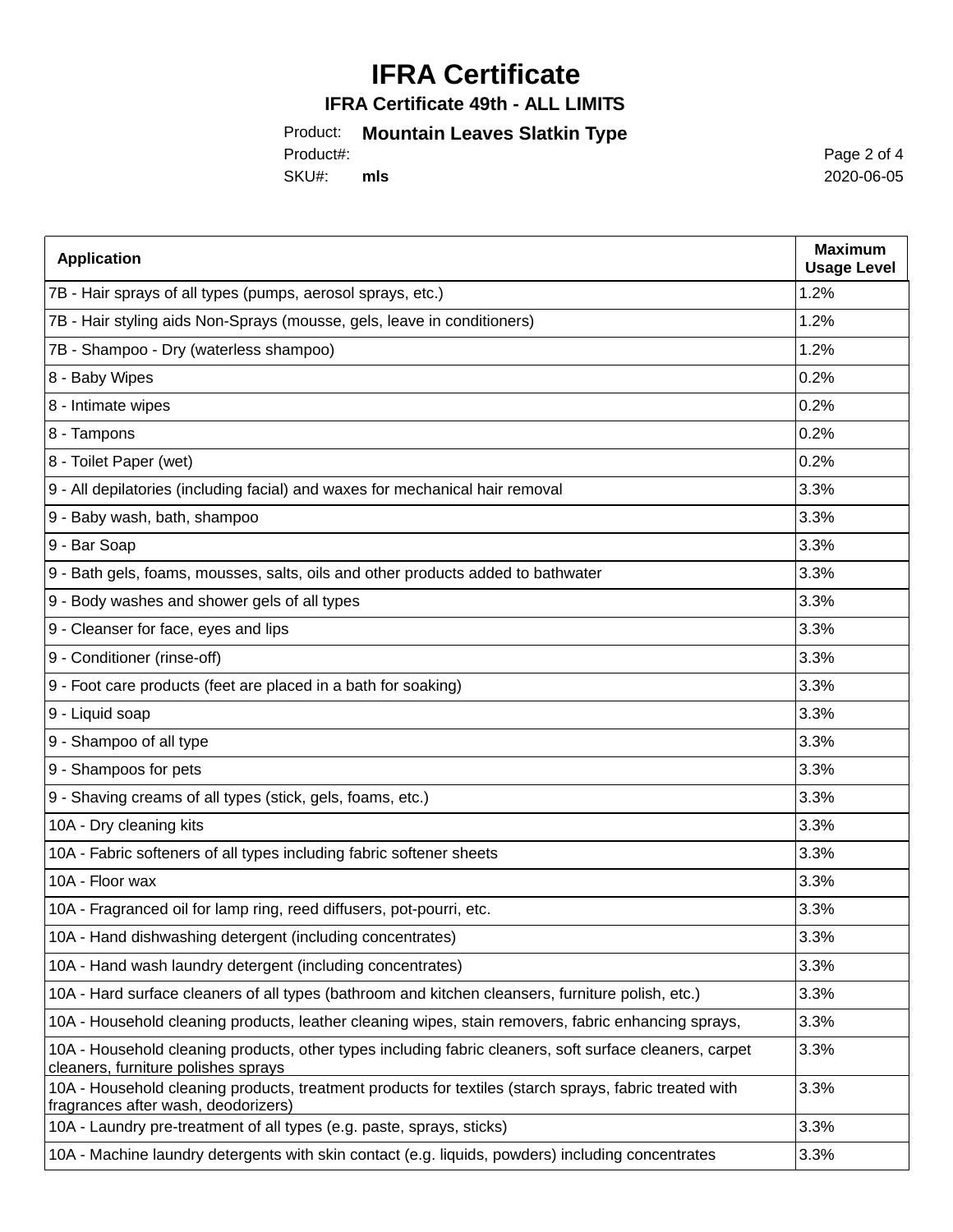# **IFRA Certificate**

#### **IFRA Certificate 49th - ALL LIMITS**

### Product: **Mountain Leaves Slatkin Type**

SKU#: Product#: **mls** Page 3 of 4 2020-06-05

| <b>Application</b>                                                                                                                  | <b>Maximum</b><br><b>Usage Level</b> |
|-------------------------------------------------------------------------------------------------------------------------------------|--------------------------------------|
| 10A - Odored distilled water (that can be added to steam irons)                                                                     | 3.3%                                 |
| 10A - Toilet seat wipes                                                                                                             | 3.3%                                 |
| 10B - Aerosol/spray insecticides                                                                                                    | 21.0%                                |
| 10B - Air freshener sprays, including aerosol and pump                                                                              | 21.0%                                |
| 10B - Sprays (of all types) applied to animals                                                                                      | 21.0%                                |
| 11A - Adult incontinence pant, pad                                                                                                  | 0.2%                                 |
| 11A - Diapers (baby & adult)                                                                                                        | 0.2%                                 |
| 11A - Feminine hygiene conventional pads, liners, interlabial pads                                                                  | 0.2%                                 |
| 11A - Toilet paper (dry)                                                                                                            | 0.2%                                 |
| 11B - Facial masks (paper/protective) e.g. surgical masks not used as medical device                                                | 0.2%                                 |
| 11B - facial tissues (dry tissues)                                                                                                  | 0.2%                                 |
| 11B - Fertilizers, Solid (pellet or powder)                                                                                         | 0.2%                                 |
| 11B - Napkins                                                                                                                       | 0.2%                                 |
| 11B - Paper towels                                                                                                                  | 0.2%                                 |
| 11B - Scented socks, gloves                                                                                                         | 0.2%                                 |
| 11B - Tights with moisturizers                                                                                                      | 0.2%                                 |
| 11B - Wheat bags                                                                                                                    | 0.2%                                 |
| 12 - Air delivery systems                                                                                                           | No Restriction                       |
| 12 - Air fresheners and fragrancing of all types (Concentrated Aerosol metered doses, plug-ins, closed<br>systems, solid substrate) | No Restriction                       |
| 12 - Air fresheners and fragrancing of all types (incense, liquid refills (Cartridge), air freshening crystals)                     | No Restriction                       |
| 12 - Air fresheners and fragrancing of all types (membrane delivery, electical, powders, fragrancing sachets)                       | No Restriction                       |
| 12 - Candles of all types (including encased)                                                                                       | No Restriction                       |
| 12 - Cat litter                                                                                                                     | No Restriction                       |
| 12 - Cell phone cases                                                                                                               | No Restriction                       |
| 12 - Deodorizers/maskers not intended for skin contact (e.g. fabric drying machine deodorizers, carpet<br>powders)                  | No Restriction                       |
| 12 - Dishwash detergent and deodorizers - for Machine Wash                                                                          | No Restriction                       |
| 12 - Fuels                                                                                                                          | No Restriction                       |
| 12 - Insecticides (e.g. mosquito coil, paper, electrical, for clothing) excluding aerosols/sprays                                   | No Restriction                       |
| 12 - Joss sticks or incense sticks                                                                                                  | No Restriction                       |
| 12 - Laundry detergents with minimal skin contact (e.g. liquid tabs, pods)                                                          | No Restriction                       |
| 12 - Olfactive Board Games                                                                                                          | No Restriction                       |